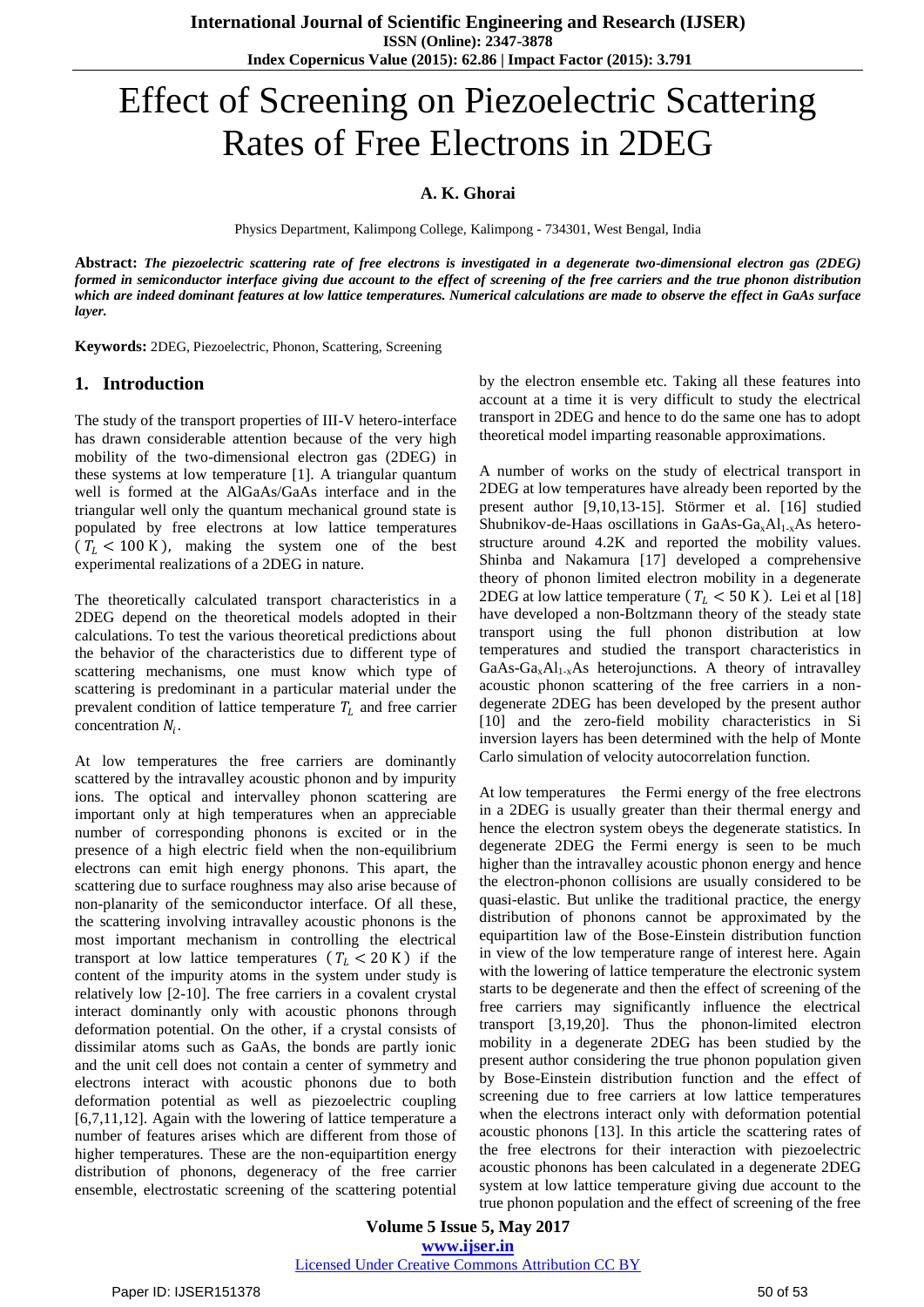electrons in the system. The result is then applied to observe the temperature dependence of the piezoelectric scattering rates of free electrons in a degenerate 2DEG formed in GaAs inversion layer.

# **2. Theory**

The conduction electrons of a two dimensional electron gas formed in oxide-semiconductor interface are free to propagate in the x-y plane parallel to the interface but are confined by the potential due to surface electric field  $E_s$  in the z-direction perpendicular to the interface. Assuming spherical constant energy surfaces the energy eigen values of the electrons in a surface channel represented by a triangular potential well can be expressed as [5]

$$
\epsilon = \epsilon_{\vec{k}} + \epsilon_n = \frac{\hbar^2 k^2}{2m_{\parallel}^*} + \epsilon_n
$$
  
= 
$$
\frac{\hbar^2 k_x^2}{2m_1^*} + \frac{\hbar^2 k_y^2}{2m_2^*} + \left[\frac{e^2 \hbar^2 E_s^2}{2m_{\perp}^*}\right]^{1/3} \gamma_n,
$$
 (1)

where  $\epsilon_{\vec{k}}$  is the energy of the electron,  $\vec{k}$  is the component of the electron wave vector parallel to the interface,  $\hbar (= h/2\pi)$ is the Dirac constant and  $m_{\parallel}^* = (m_1^* m_2^*)^{1/2}$  is the effective mass of the electron parallel to the interface;  $\epsilon_n$  is the energy of the n-th subband, the surface electric field  $E_s = e N_i / \varepsilon_d$ , e being the electronic charge and  $\varepsilon_d$  the static dielectric constant of the semiconductor,  $m^*$  is the effective mass perpendicular to the surface, and  $\gamma_n$  are the roots of the equation  $A_i(-\gamma_n) = 0$ ;  $A_i(-z)$  being Airy function.

Usually at low temperatures only the lowest subband with  $n = 0$  is occupied and the higher subbands do not play any significant role. Hence the *z-*direction can altogether be ignored and the conductor may simply be treated as a twodimensional system in the *x-y* plane. As such the principal mode of lattice vibrations which can interact with such quantized electrons in a semiconductor inversion layer are two-dimensional acoustic waves. The phonons normal to the layer simply cause mixing of the subbands [3].

The piezoelectric scattering rate of an electron with energy  $\epsilon_{\vec{k}}$  in a degenerate 2DEG can be obtained from the perturbation theory as[5,6,7]

$$
P_{pz}(\epsilon_{\vec{k}}) = \frac{2\pi}{\hbar} \int_{\theta=0}^{2\pi} \int_{q_1}^{q_2} \frac{s}{(2\pi)^2} \Big[ \Big| \langle \vec{k} + \vec{q} | H'_{pz} | \vec{k} \rangle \Big|^2 \times \Big\{ 1 - f_0(\vec{k} + \vec{q}) \Big\} \delta(\epsilon_{\vec{k} + \vec{q}} - \epsilon_{\vec{k}} - \hbar q u_l) + \Big| \langle \vec{k} - \vec{q} | H'_{pz} | \vec{k} \rangle \Big|^2 \Big\{ 1 - f_0(\vec{k} - \vec{q}) \Big\} \times \delta(\epsilon_{\vec{k} - \vec{q}} - \epsilon_{\vec{k}} + \hbar q u_l) \Big] q dq d\theta.
$$
 (2)

Here the matrix element corresponding to the piezoelectric interaction of the free electrons is anisotropic because of the anisotropy of the piezoelectric tensor. However, the properly averaged squared matrix element can be given as [6,11]

$$
\left| \langle \vec{k} \pm \vec{q} | H'_{pz} | \vec{k} \rangle \right|^2 = \left( \frac{e^2 \hbar k_m^2 u_l q}{4 s d \varepsilon_d k^2} \right) S^2(q) \left( N_q + \frac{1}{2} \pm \frac{1}{2} \right).
$$

Here  $k_m$  is the piezoelectric coupling constant of the material. The parameter  $s$  is the surface area,  $d$  the width of the layer of lattice atoms with which the electrons can interact,  $q$  the component of the phonon wave vector parallel

to interface,  $u_l$  the acoustic velocity and  $N_q$  is the phonon population. The function  $f_0 (k \pm \vec{q})$  is the probability of occupation of the final state  $\vec{k} \pm \vec{q}$  and is given by the Fermi function. The upper and lower sign corresponds respectively to the processes of absorption and emission. The parameters  $q_1$  and  $q_2$  are respectively, the lower and upper limits of  $q$ . The screening factor  $S(q)$  is defined in the static limit, since the momentum and energy conservation conditions limit the interaction with electrons with long wavelengths only and then in a 2DEG,  $S(q)$  can be given as [3,19]

$$
S(q) = \frac{q}{q + q_s},\tag{3}
$$

where for degenerate 2DEG

$$
q_s = \frac{e^2 m_{\parallel}^*}{2\pi\varepsilon_d \hbar^2}.
$$

In a degenerate 2DEG, as mentioned earlier, the electrons with energy around the Fermi energy  $\epsilon_F$  (=  $\pi \hbar^2 N_i / n_v m_{\parallel}^*$ ) control the transport. Here  $n_v$  is the number of equivalent valleys at the surface. The Fermi energy in degenerate 2DEG is usually seen to be much greater than the acoustic phonon energy. Thus the electronphonon collisions may be considered to be quasi-elastic in these systems and the phonon energy  $\hbar q u_l$  can be neglected in the energy balance equation of electron-phonon interaction. Consequently, the distribution function  $f_0(k+1)$  $\vec{q}$ ) can be approximated to the Fermi distribution function  $f_0(\vec{k})$ . Then integration over  $\theta$  in Eq.(2) can be carried out yielding

$$
P_{pz}(\epsilon_{\vec{k}}) = \frac{e^2 k_m^2 u_l m_{\parallel}^*}{4\pi \hbar^2 d \epsilon_d k^3} [1 - f_0(\vec{k})] \times \int_{q_1}^{q_2} \frac{(2N_q + 1)S^2(q)q dq}{[1 - (q/2k)^2]^{1/2}}.
$$
 (4)

At low lattice temperatures the true phonon distribution may be given by the Laurent expansion as [21]

$$
N_q(x) = \sum_{m=0}^{\infty} \frac{B_m}{m!} x^{m-1} \qquad ; \quad x \leq \bar{x},
$$
  

$$
\approx 0 \qquad ; \quad x > \bar{x}, \qquad (5)
$$

where  $x = \hbar q u_l / k_B T_L$ ,  $k_B$  being the Boltzmann constant.  $B_m$ 's are Bernoulli numbers and  $\bar{x} < 2\pi$ . For the practical purpose  $\bar{x}$  may be taken to be 3.5.

The lower  $(q_1)$  and upper  $(q_2)$  limits of the integration in Eq.(4) can be deduced from the energy and momentum conservation equations for an electron making transition from a state k to  $k \pm \vec{q}$  in course of a collision accompanied by either absorption or emission of a phonon. The respective limits for both absorption and emission processes can be approximated to be 0 and  $2k$  for the electron-phonon system of interest here. Hence carrying out the integration in Eq.(4) one obtains

$$
P_{pz}(\epsilon_{\vec{k}}) = \frac{\mathcal{A}_{pz}}{\epsilon_{\vec{k}}} \lambda [1 - f_0(\epsilon_{\vec{k}})] \mathcal{F}_m(\epsilon_{\vec{k}}).
$$
 (6)

Here

$$
\mathcal{A}_{pz} = \left(\frac{e^2 k_m^2}{16\pi \hbar d \varepsilon_d}\right) \frac{(k_B T_L)^2}{\sqrt{\varepsilon_s}}, \quad \varepsilon_s = \frac{1}{2} m_{\parallel}^* u_l^2, \quad \lambda = \frac{4\sqrt{\varepsilon_s}}{k_B T_L}.
$$

The function  $\mathcal{F}_m(\epsilon_{\vec{k}})$  assumes different forms in the different range of electron energy. Thus when the screening effect and true phonon distribution are taken into account  $\mathcal{F}_m(\epsilon_{\vec{k}})$  takes the form

#### **Volume 5 Issue 5, May 2017 www.ijser.in** Licensed Under Creative Commons Attribution CC BY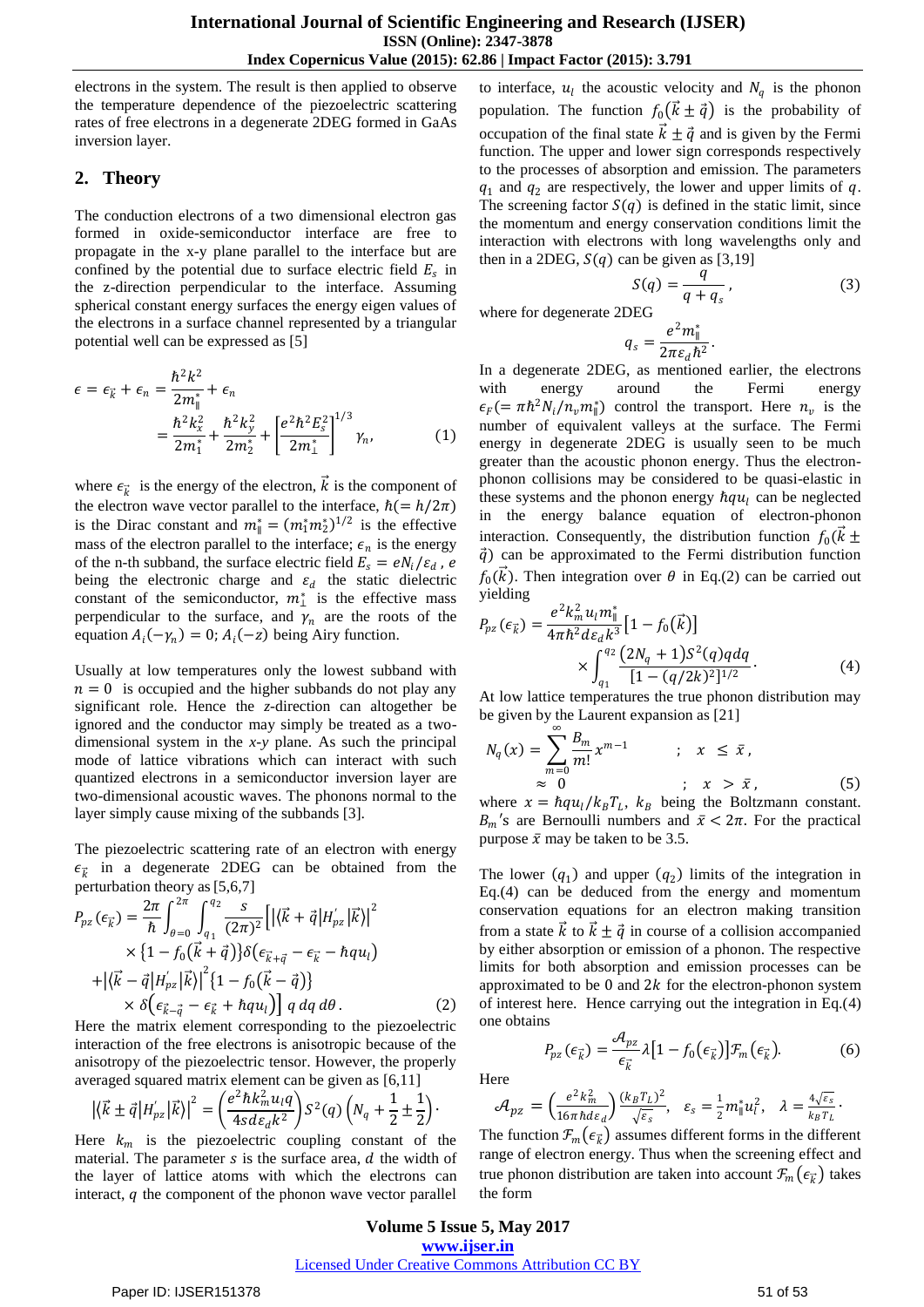$$
\mathcal{F}_{m}(\epsilon_{\vec{k}}) = \sum_{m=0}^{\infty} \frac{2B_{2m}}{(2m)!} \left[ \sum_{n=0}^{2m} (-x_{s})^{n} {2m+2 \choose n} \times \left\{ J_{2m-n+1} \left( \frac{1}{x_{s}} \right) - J_{2m-n+1} \left( \frac{1}{x_{s} + x_{c}} \right) \right\} + \sum_{n=2m+2}^{2m+2} (-x_{s})^{n} {2m+2 \choose n} \times \left\{ I_{n-2m-1} \left( \frac{1}{x_{s}} \right) - I_{n-2m-1} \left( \frac{1}{x_{s} + x_{c}} \right) \right\} ;
$$
\n
$$
= \sum_{m=0}^{\infty} \frac{2B_{2m}}{(2m)!} \left[ \sum_{n=0}^{2m} (-x_{s})^{n} {2m+2 \choose n} \times \left\{ J_{2m-n+1} \left( \frac{1}{x_{s}} \right) - J_{2m-n+1} \left( \frac{1}{x_{s} + x} \right) \right\} + \sum_{n=2m+2}^{2m+2} (-x_{s})^{n} {2m+2 \choose n} \times \left\{ I_{n-2m-1} \left( \frac{1}{x_{s}} \right) - I_{n-2m-1} \left( \frac{1}{x_{s} + x} \right) \right\}
$$
\n
$$
+ \sum_{n=0}^{1} (-x_{s})^{n} {3 \choose n} \left\{ J_{2-n} \left( \frac{1}{x_{s} + x} \right) - J_{2-n} \left( \frac{1}{x_{s} + x_{c}} \right) \right\}
$$
\n
$$
+ \sum_{n=0}^{3} (-x_{s})^{n} {3 \choose n} \left\{ I_{n-2} \left( \frac{1}{x_{s} + x} \right) - I_{n-2} \left( \frac{1}{x_{s} + x_{c}} \right) \right\} ;
$$

 $\frac{1}{x_s + x_c}$ 

for  $x_c > \overline{x}$ . (7)

;

Here

 $n=2$ 

$$
x_c = \lambda \sqrt{\epsilon_{\vec{k}}}, \quad x_s = \frac{\hbar q_s u_l}{k_B T_L},
$$
  
\n
$$
J_p(x) = -\frac{\sqrt{R(x)}}{(p-1)ax^{p-1}} - \frac{(2p-3)b}{2(p-1)a} J_{p-1}(x) - \frac{(p-2)c}{(p-1)a} J_{p-2}(x),
$$

$$
J_1(x) = \frac{1}{\sqrt{-a}} \sin^{-1} \left( \frac{2a + bx}{x\sqrt{-\Delta}} \right),
$$
  
\n
$$
I_p(x) = -\frac{x^{p-1}}{pc} \sqrt{R(x)} - \frac{(2p-1)b}{2pc} I_{p-1}(x)
$$
  
\n
$$
- \frac{(p-1)a}{pc} I_{p-2}(x),
$$
  
\n
$$
I_0(x) = \frac{1}{\sqrt{c}} \ln \left[ 2\sqrt{cR(x)} + 2cx + b \right];
$$
 for  $x_s < x_c$ ,  
\n
$$
= \frac{-1}{\sqrt{-c}} \sin^{-1} \left( \frac{2cx + b}{\sqrt{-\Delta}} \right);
$$
 for  $x_s > x_c$ ,  
\n
$$
\Delta = 4ac - b^2, \quad R(x) = a + bx + cx^2,
$$
  
\n $a = -1, \quad b = 2x_s, \quad c = x_c^2 - x_s^2,$   
\n
$$
{m \choose n} = \frac{m(m-1) \dots (m-n+1)}{n!}, \quad {m \choose 0} = 1.
$$

When the screening effect is neglected one should put  $S(q) = 1$  in Eq.(4) and then considering only true phonon distribution as given in Eq.(5) one obtains  $\mathcal{F}_m(\epsilon_{\vec{k}})$  as ∞

$$
\mathcal{F}_m(\epsilon_{\vec{k}}) = \pi + \sum_{m=1}^{\infty} \frac{\pi B_{2m} (2m-1)!!}{(2m)!(2m)!!} x_c^{2m} ; \text{ for } x_c \le \bar{x},
$$

$$
= \sum_{m=0}^{\infty} \frac{2B_{2m}}{(2m)!} \mathcal{C}_{2m}(\bar{\theta}) x_c^{2m} + x_c \cos \bar{\theta} ; \text{ for } x_c > \bar{x}. \quad (8)
$$

Here

$$
C_p(\theta) = -\frac{\sin^{p-1}\theta \cos \theta}{p} + \frac{p-1}{p}C_{p-2}(\theta),
$$
  

$$
C_0(\theta) = \theta, \quad \bar{\theta} = \sin^{-1}(\bar{x}/x_c).
$$

Under the high temperature condition when the equipartition law holds good then if one considers the screening effect the function  $\mathcal{F}_m(\epsilon_{\vec{k}})$  takes the form as

$$
\mathcal{F}_m(\epsilon_{\vec{k}}) = 2 \left[ J_1\left(\frac{1}{x_s}\right) - J_1\left(\frac{1}{x_s + x_c}\right) \right] \n-4x_s \left[ I_0\left(\frac{1}{x_s}\right) - I_0\left(\frac{1}{x_s + x_c}\right) \right] \n+2x_s^2 \left[ I_1\left(\frac{1}{x_s}\right) - I_1\left(\frac{1}{x_s + x_c}\right) \right],
$$
\n(9)

and, under the same condition if the screening effect is neglected

$$
\mathcal{F}_m(\epsilon_{\vec{k}}) = \pi \,. \tag{10}
$$

## **3. Result and Discussion**

It turns out from Eqs.  $(7)$ ,  $(8)$ ,  $(9)$  and  $(10)$  that when the free-carrier screening factor and the full phonon distribution is taken into account, the piezoelectric scattering rates of the free electron in a degenerate 2DEG depend upon carrier energy and lattice temperature in a quite complex manner. For an application of the above formulation, sample of GaAs is considered with the material parameter values [11]:  $k_m = 0.052$ ,  $u_l = 5.2 \times 10^3$  m s<sup>-1</sup>,  $\varepsilon_d = 13.5$ , effective mass  $m^* = 0.067m_0$ ,  $m_0$  being the free electron mass. At low temperatures, considering the electrical quantum limit the electrons are populated in the lowest subband [5] when the layer thickness  $d = (\hbar^2 \varepsilon_d / 2m_{\perp}^* e^2 N_i)^{1/3} \gamma_0$ . For GaAs,  $m^*_{\parallel} = m^*_{\perp} = m^*$ .

The effect of screening on the piezoelectric scattering rates of the electrons with Fermi energy in a degenerate 2DEG controlled by the piezoelectric acoustic phonons at different temperatures are plotted in Figure1 and Figure2 for two different carrier concentrations.



**Volume 5 Issue 5, May 2017 www.ijser.in** Licensed Under Creative Commons Attribution CC BY